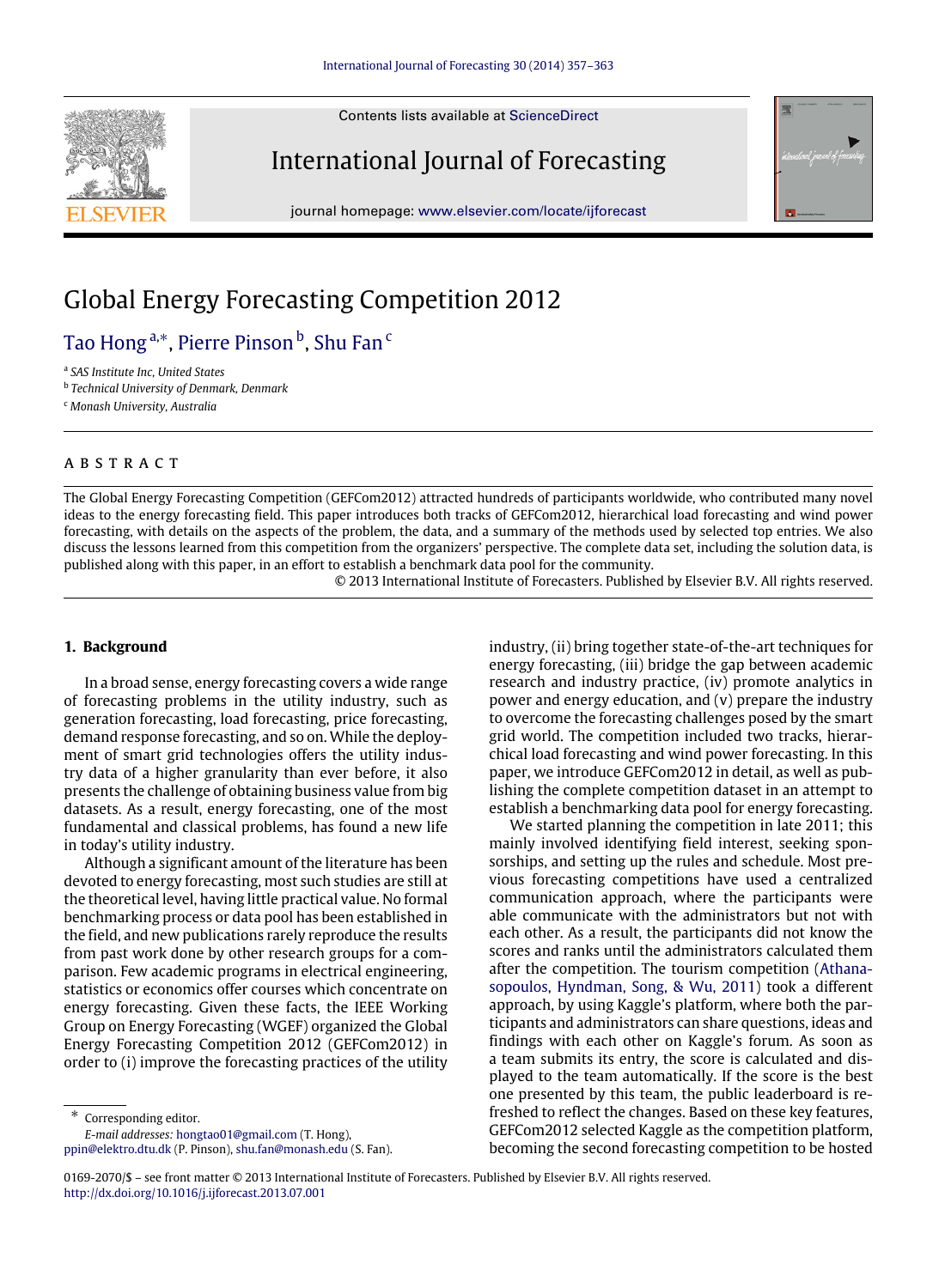by Kaggle. The first Call for Participants was issued in May 2012. Prior to the launching date, we received registrations from around 120 people from over 30 countries. The competition was active on Kaggle for two months, from 8/31/2012 to 10/31/2012, and by the end of the competition, the data on each track had been downloaded by over 600 unique users.

The remainder of this paper is organized as follows: Sections [2](#page-1-0) and [3](#page-2-0) introduce the two tracks, respectively, in terms of the problem, the data, and a brief summary of the methods and results. Section [4](#page-4-0) discusses the issues with and lessons learned from this competition. The paper concludes in Section [5](#page-6-4) with an outlook of potential future work. We also acknowledge the key contributors at the end.

# <span id="page-1-0"></span>**2. Hierarchical load forecasting**

# *2.1. Problem description*

Short term load forecasting (STLF) provides load forecasts at hourly or sub hourly intervals for the following one day to two weeks. The forecasts are used by all sectors of the utility industry, from generation and transmission to distribution and retail. The reasons why businesses need short term load forecasts include unit commitment, T&D (transmission and distribution) operations and maintenance, and energy market activities. Many different statistical and artificial intelligence techniques have been applied to STLF over the past three decades, such as multiple linear regression (MLR), the Box–Jenkins approach, Artificial Neutral Networks, etc. A comprehensive review of the literature is provided by [Hong](#page-6-5) [\(2010\)](#page-6-5).

In the hierarchical load forecasting track, the participants were required to backcast and forecast hourly loads (in kW) for a US utility with 20 zones at both the zonal (20 series) and system (sum of the 20 zonal level series) levels, with a total of 21 series. We provided the participants with 4.5 years of hourly load and temperature history data, with eight non-consecutive weeks of load data removed. The backcasting task is to predict the loads of these eight weeks in the history, given actual temperatures, where the participants are permitted to use the entire history to backcast the loads. The forecasting task is to predict the loads for the week immediately after the 4.5 years of history without the actual temperatures or temperature forecasts being given. This is designed to mimic a short term load forecasting job, where the forecaster first builds a model using historical data, then develops the forecasts for the next few days. Traditionally, most STLF jobs are conducted using system level data only. In this competition, we also provided zonal level data, in order to further mimic a STLF job in the smart grid era, where the forecasters have access to the smart meter information.

Of the thousands of papers in the load forecasting literature, most are devoted to a range of modeling techniques, while many practical issues still have not received enough attention. When designing the competition problem, we wanted to highlight a few challenges, with the aim of encouraging new ideas on the following aspects:

- (1) Data cleansing. The competition data are real-world data, and include significant data quality issues due to outages, load transfers and various other data errors. An effective data cleansing method would be expected to enhance the forecasting accuracy. This challenge also applies to the wind forecasting track.
- (2) Hierarchical forecasting. Different zones have different electricity consumption behaviors. For instance, Zone 9 represents an industrial customer load, which is largely not weather sensitive. In order to utilize the hierarchical information fully, the participants may choose a bottom-up, middle-out or top-down approach. In addition, to avoid the possibility of some participants using additional external data, we did not specify the locations of the zones and weather stations. Therefore, another challenge is to decide which weather station(s) should be associated with each zone. In practice, although the forecasters do have access to the geographical information, they still need to decide which weather station(s) should be used for each zone and how to use them.
- (3) Special days forecasting. The loads of holidays and the surrounding days are usually less predictable than those of regular days, due to the limited sample sizes and the variability of the pattern over time. When selecting the weeks to be backcasted and forecasted, we included holidays in some of the weeks.
- (4) Temperature forecasting. In an operational environment, some utilities purchase commercial weather forecasts, while others have their own meteorologists and develop in-house weather forecasts. In this competition, we did not release the temperature forecasts for the week to be forecasted. If the participants decided to use temperature variables, they had to develop their own temperature forecasts for the week to be forecasted.
- (5) Ensemble forecasting. The participants were not restricted to any specific techniques or tools for this competition. We hoped to see applications of ensemble forecasting methods in both tracks of GEFCom2012.
- (6) Integration. A load forecasting job covers a few different tasks, including the ones listed above. The integration of these tasks is another important task. For instance, temperature forecasts, which have low errors overall, but high errors during peak load periods, may not result in useful load forecasts. In this case, a good integration strategy should consider the accuracy of the temperature forecasts when applying load forecasting models. From the reports we received, all of them performed the two tasks (temperature forecasting and load forecasting) separately, and then simply fed the temperature forecasts to the load forecasting model in order to generate the load forecasts.

Other than the standard Kaggle rules, we set up the following two rules:

- (1) The participants are not allowed to use more weather, load or economy data than has been provided.
- (2) At each hour, the sum of the zonal level loads should be equal to the system level load.

The error score in the hierarchical load forecasting track is the Weighted Root Mean Square Error (WRMSE), given by: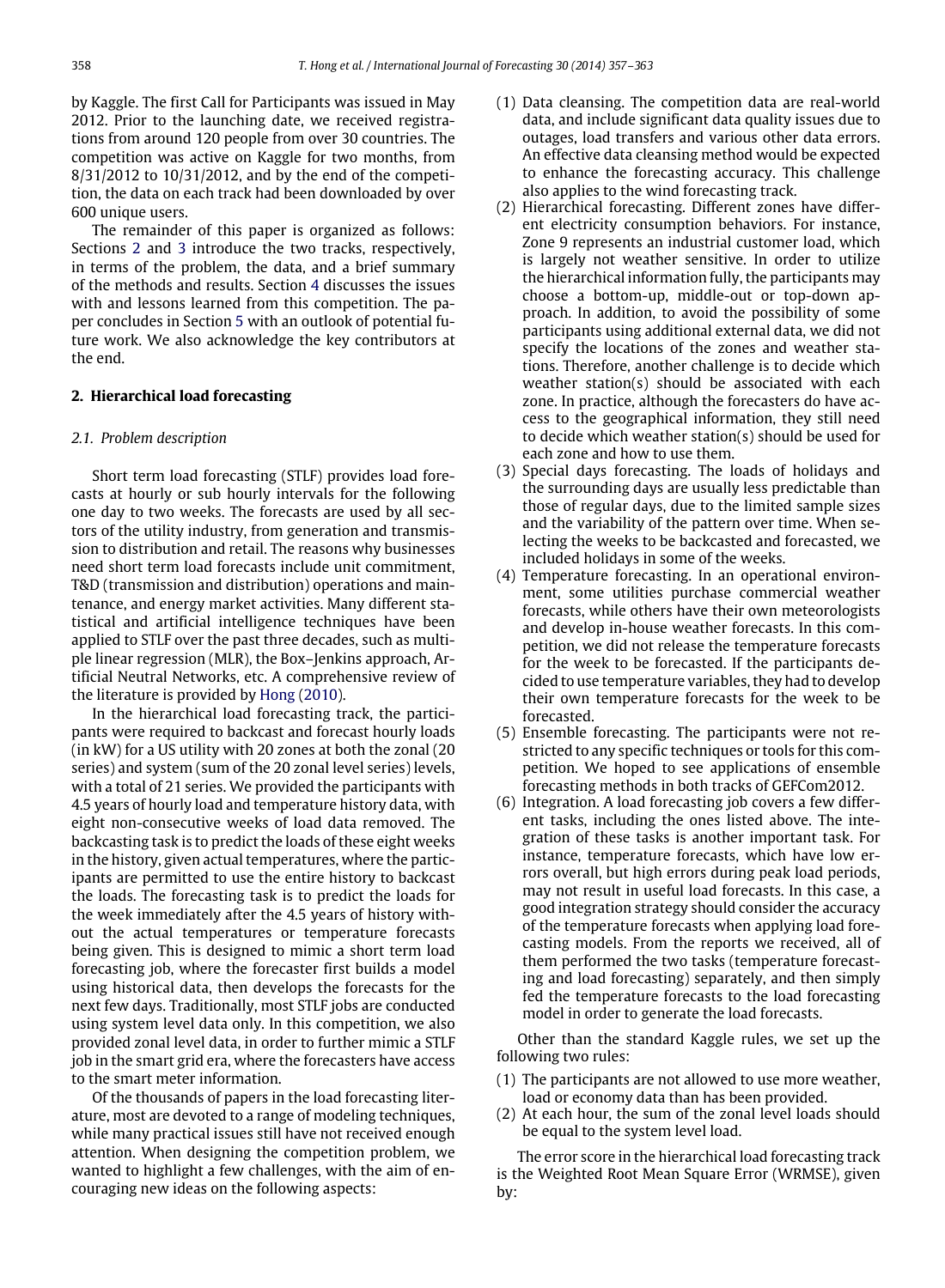$$
WRMSE = \sqrt{\frac{\Sigma_i w_i (A_i - P_i)^2}{\Sigma_i w_i}},
$$

where *A<sup>i</sup>* and *P<sup>i</sup>* are the actual and predicted values of observation *i*, while the weight for this observation is denoted as  $w_i$ , and specified in [Table 1.](#page-2-1)  $\,$ 

<span id="page-2-1"></span>**Table 1**

| Weight assignment.                                                                                                                     |                |
|----------------------------------------------------------------------------------------------------------------------------------------|----------------|
| Week(s)                                                                                                                                | Weight         |
| Forecasted week at system level<br>Forecasted week at zonal level<br>Backcasted week at system level<br>Backcasted week at zonal level | 160<br>8<br>20 |

# *2.2. Data description*

The complete dataset can be divided roughly into two parts, based on the different purposes of usage: a training set for model identification and parameter estimation, and an evaluation set for calculating scores. Kaggle selects a random 25% of the evaluation data as the validation set, for calculating public scores, and the remaining 75% forms the test set for calculating private scores. The public scores can be seen by all of the participants and competition administrators throughout the competition, while the private scores are published at the end of the competition. The validation and test data were not released to the participants during the competition; now, however, we are publishing the complete dataset along with this paper, including five spreadsheets in Comma-Separated Values (CSV) format for the hierarchical load forecasting track:

- (1) Load\_history. Hourly load history of 20 zones, from the 1st hour of 2004/1/1 to the 6th hour of 2008/6/30, with the following 8 weeks set to be missing for backcasting purposes: 2005/3/6–2005/3/12, 2005/6/20–2005/6/26, 2005/9/10–2005/9/16, 2005/12/25–2005/12/31, 2006/2/13–2006/2/19, 2006/5/25–2006/5/31, 2006/8/2–2006/8/8, and 2006/11/22–2006/11/28.
- (2) Temperature\_history. The hourly temperature history of 11 weather stations, from the 1st hour of 2004/1/1 to the 6th hour of 2008/6/30.
- (3) Holiday\_list. A list of US Federal holidays from 2004/1/1 to 2008/7/7.
- (4) Load\_benchmark. Predicted hourly loads from 2008/7/1 to 2008/7/7. The weight column shows the weights assigned to different weeks and levels.
- (5) Load\_solution. Actual hourly loads from 2008/7/1 to 2008/7/7. The format is similar to ''Load\_benchmark''. The indicator column shows the way in which we split the solution data in order to calculate the scores for public and private leaderboards.

# *2.3. Summary of methods and results*

The benchmark is created based on a MLR model with an intercept and the following effects, as discussed by [Hong](#page-6-5) [\(2010\)](#page-6-5):

- (1) main effects: *Trend* (an increasing normal number assigned to each observation in chronological order), *T* (temperature of the current hour),  $T^2$ ,  $T^3$ , Month (a class variable, with 12 levels representing the 12 months of a year), *Weekday* (a class variable, with seven levels representing the seven days of a week), and *Hour* (a class variable, with 24 levels representing the 24 h of a day).
- (2) cross effects (interactions): *Hour\*Weekday*, *T\*Month*, *T* 2 \**Month*, *T* 3 \**Month*, *T\*Hour*, *T* 2 \**Hour* and *T* 3 \**Hour*.

The parameters are estimated using the 4.5 years of history less the 8 backcasted weeks. For each zone, we build 11 models, one per weather station. The weather station with the best fit is then assigned to the corresponding zone. We predict the 8 weeks of loads using the same model with actual temperatures from the selected weather station. We forecast the last week of loads using the same model with forecasted temperatures, where the temperature forecast at each hour is the average temperature at the same date and hour over the past four years.

[Table 2](#page-3-0) summarizes the methods used by selected entries based on their reports. We also calculate the WRMSEs of the 8 backcasted weeks, 7/1/2008, the entire forecasted week, the validation data, the test data, and all data, as is shown in [Table 3,](#page-4-1) together with the number of submissions each team made.

# <span id="page-2-0"></span>**3. Wind power forecasting**

### *3.1. Problem description*

Given the ever-increasing deployment of wind power capacities as a viable renewable energy solution in the electricity mix, a number of decision-making problems in connection with power system operations and a participation in electricity markets require some form of forecasts as input. The development of methods for wind power forecasting can be traced back to the work of [Brown,](#page-6-6) [Katz,](#page-6-6) [and](#page-6-6) [Murphy](#page-6-6) [\(1984\)](#page-6-6), who used simple time series models for wind forecasting at a site of interest, then converted the resulting wind forecasts to electric power generation by passing them through a theoretical manufacturer's power curve. Since then, three decades of research and development have led to the proposal of a wide range of approaches, with a clear intensification of these efforts since the beginning of the new millennium, as wind power capacities began spreading round the world to a greater extent (previously, they were concentrated mainly in the European region). A set of reviews of the state of the art in wind power forecasting exists, to which the readers are referred for an exhaustive coverage of the alternative approaches. The most complete of these reviews are those by [Giebel,](#page-6-7) [Brownsword,](#page-6-7) [Kariniotakis,](#page-6-7) [Denhard,](#page-6-7) [and](#page-6-7) [Draxl](#page-6-7) [\(2011\)](#page-6-7) and [Monteiro](#page-6-8) [et al.](#page-6-8) [\(2009\)](#page-6-8).

In the wind power forecasting track, the participants were required to forecast the hourly wind power generation for seven wind farms. We provided three years of historical data, including both wind power generation and wind forecasts. The error score for the wind power forecasting track is the Root Mean Square Error (RMSE). As with the hierarchical load forecasting track, in addition to new techniques, we also anticipated some novel ideas in relation to data cleansing, ensemble forecasting and integration.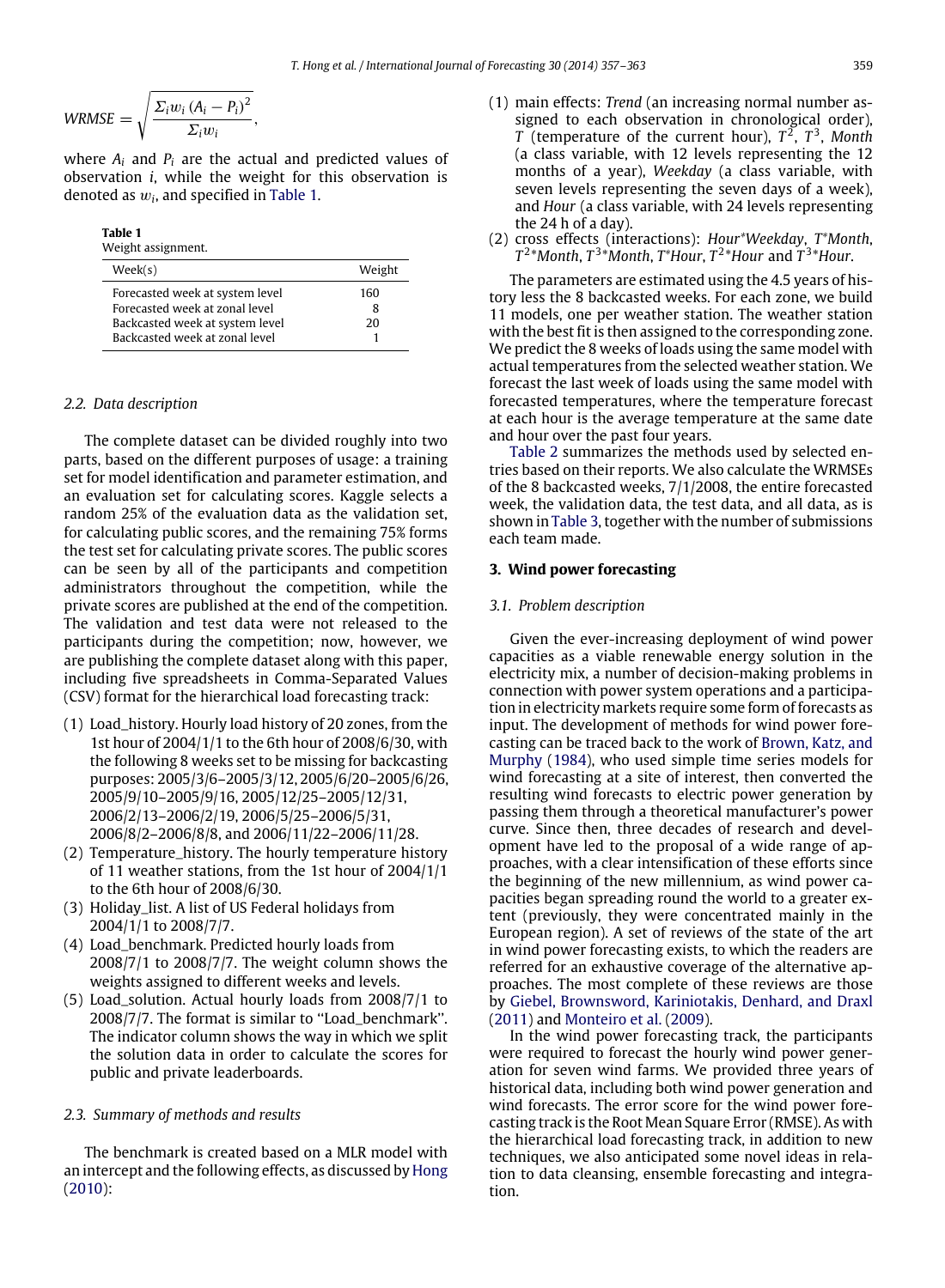#### <span id="page-3-0"></span>**Table 2**

Summary of methods in the hierarchical load forecasting track.

| Kaggle ID                  | Techniques                                                                                            | Data cleansing | Weather station<br>selection                                                                                                       | Holiday effect |                                                                                                    | Ensemble<br>forecasting                                     |
|----------------------------|-------------------------------------------------------------------------------------------------------|----------------|------------------------------------------------------------------------------------------------------------------------------------|----------------|----------------------------------------------------------------------------------------------------|-------------------------------------------------------------|
| CountingLab                | MLR, singular value<br>decomposition                                                                  | Yes            | 11 models<br>corresponding to<br>the 11 weather<br>stations were built                                                             | Yes            | Using the average<br>temperature of the<br>same hour from<br>similar days in the<br>previous years | Combine<br>forecasts<br>from the<br>5-best fitted<br>models |
| James Lloyd                | Gradient boosting<br>machines, Gaussian<br>process regression,<br><b>MLR</b>                          | Not discussed  | Temperatures from<br>all stations were<br>used                                                                                     | No             | Estimating the<br>smooth trend and<br>daily periodicity of<br>temperature<br>separately            | Combine<br>forecasts<br>from three<br>models                |
| Tololo                     | Semi-parametric<br>regression, with<br>B-splines or cubic<br>regression splines<br>as smooth function | Not discussed  | A stepwise<br>procedure was<br>used for each zone<br>to select the station<br>that minimized<br>forecasting error on<br>a test set | Yes            | Not discussed                                                                                      | No                                                          |
| TinTin                     | Nonparametric<br>additive models<br>with P-spline,<br>component-wise<br>gradient boosting             | Yes            | A testing week (the<br>last week of the<br>available data) was<br>used to determine<br>the station for each<br>zone                | Yes            | Using the average<br>temperatures at the<br>same period across<br>the previous years               | N <sub>0</sub>                                              |
| Quadrivio                  | MLR                                                                                                   | Yes            | Load was fitted to<br>temperature at<br>each station<br>separately, and the<br>best three were<br>used for each zone               | No             | Averaging the<br>temperatures<br>during the same<br>days from previous<br>years                    | N <sub>0</sub>                                              |
| Chaotic<br>Experiments     | Random forest,<br>geometric<br><b>Brownian motion</b><br>models                                       | Not discussed  | Not discussed                                                                                                                      | Yes            | Not discussed                                                                                      | Combine<br>forecasts<br>from three<br>models                |
| Andrew L                   | Generalized<br>additive model,<br>spline, PCA                                                         | Not discussed  | The first<br>component of PCA<br>was used as<br>temperature<br>variable for each<br>hour                                           | No             | Using a generalized<br>additive model                                                              | N <sub>o</sub>                                              |
| <b>NHH</b>                 | Wavelet<br>decomposition,<br>mutual<br>information, neural<br>networks                                | Not discussed  | Temperatures from<br>all stations were<br>considered as input<br>candidate                                                         | No             | Not discussed                                                                                      | No                                                          |
| TheJellyTeam               | Neural networks                                                                                       | Not discussed  | Temperatures from<br>all stations were<br>considered                                                                               | Yes            | Using the mean of<br>the same period<br>from the previous<br>years                                 | No                                                          |
| <b>Shooters Touch</b>      | Regression models<br>and neural network                                                               | N <sub>o</sub> | Weighted average<br>of up to 3 stations,<br>selected based on<br>the fitted result for<br>each station                             | Yes            | Not discussed                                                                                      | N <sub>0</sub>                                              |
| Tao's Vanilla<br>Benchmark | <b>MLR</b>                                                                                            | No             | Best fit from the 11<br>weather stations                                                                                           | No             | Average of the<br>same date/time of<br>the past four years                                         | N <sub>o</sub>                                              |

# *3.2. Data description*

In the wind power forecasting track, we used about three years of data on seven wind farms from the same region of the world as a basis for the design of the competition problem. The data consist of historical power measurements for these wind farms, as well as meteorological forecasts of the wind components at the levels of these wind farms.

The historical power measurements have an hourly temporal resolution, with a high level of availability over that period and for all of the wind farms. They were normalized by the respective nominal capacities of the wind farms, in order to obtain normalized power values between zero and one, thus allowing the original characteristics of the wind farms to be masked. This also enables a scale-free comparison of the forecasting results for the various wind farms.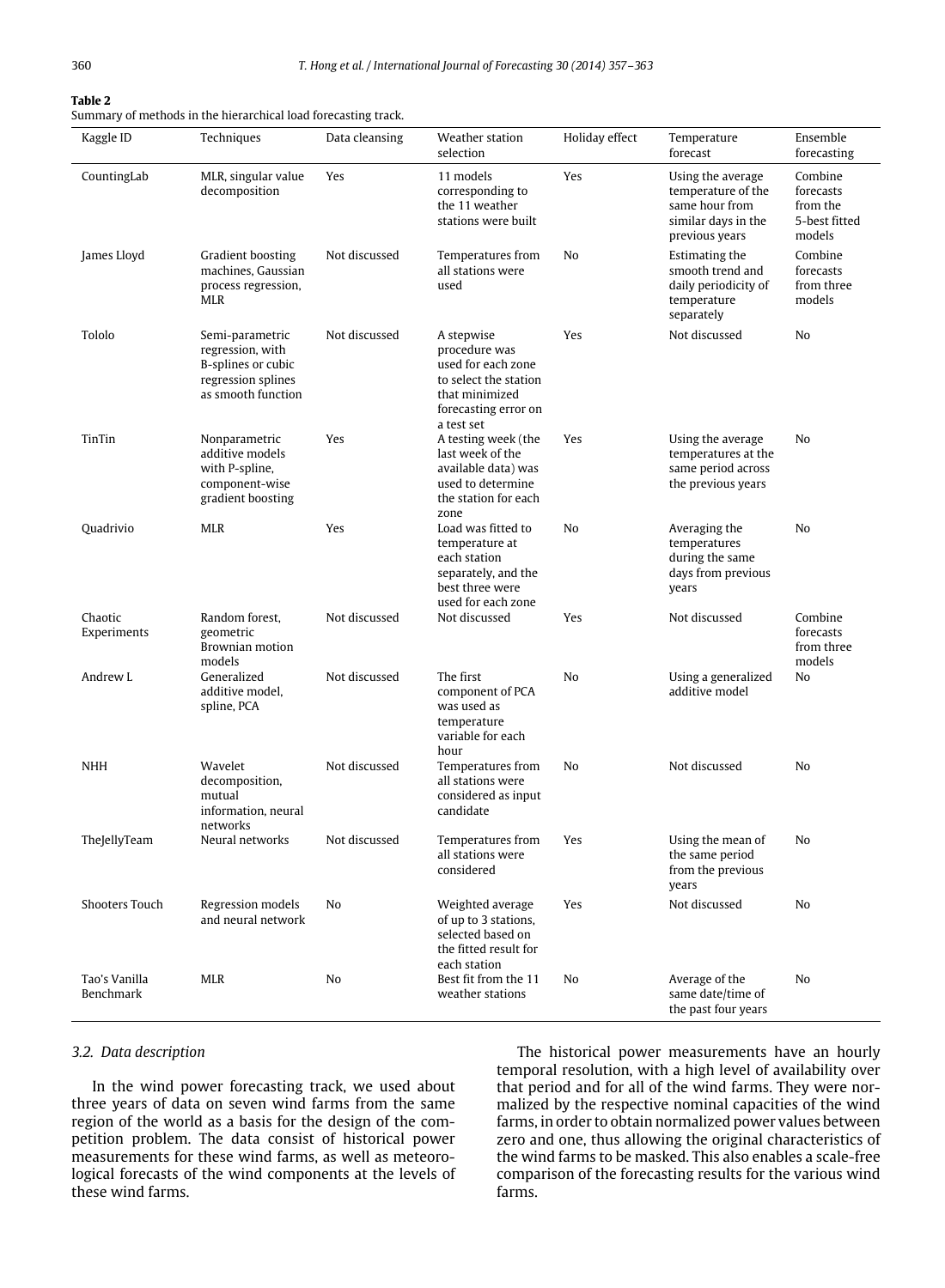<span id="page-4-1"></span>**Table 3** Error statistics (WRMSEs) of selected entries in the hierarchical load forecasting track.

| Kaggle ID               | Backcast | day ahead | week ahead | Validation | Test    | All    | Submissions |
|-------------------------|----------|-----------|------------|------------|---------|--------|-------------|
| CountingLab             | 61890    | 72504     | 73900      | 70700      | 67215   | 68 160 | 33          |
| James Lloyd             | 58406    | 59273     | 82346      | 71164      | 71467   | 71387  | 52          |
| Tololo (EDF)            | 46756    | 52 136    | 82776      | 52669      | 71780   | 67223  | 39          |
| TinTin                  | 50926    | 1 12 4 10 | 86590      | 64352      | 73307   | 71033  | 42          |
| Quadrivio               | 71663    | 63 186    | 81645      | 72825      | 78 196  | 76816  | 29          |
| Chaotic Experiments     | 78238    | 50967     | 89783      | 93045      | 80763   | 84209  | 19          |
| Andrew L                | 68 638   | 133005    | 106272     | 101069     | 84850   | 89456  |             |
| <b>NHH</b>              | 65 3 60  | 121818    | 109850     | 93641      | 89174   | 90385  | 18          |
| TheJellyTeam            | 72 197   | 120752    | 101066     | 83916      | 89202   | 87826  | 12          |
| Tao's Vanilla Benchmark | 69557    | 148352    | 123758     | 1 12 5 47  | 95 5 88 | 100385 |             |

Meteorological forecasts were gathered for the zonal (u) and meridional (v) components of surface winds at 10 m above ground level. They were extracted from the archive of the European Centre for Medium-range Weather Forecasts (ECMWF). ECMWF issues high-resolution deterministic forecasts twice a day at 00UTC and 12UTC, with a temporal resolution of between 3 h and 10 days ahead. In order to match the hourly resolution of the power measurements, also required by most forecast applications, the forecasts were interpolated using cubic splines, so as to have an hourly resolution. Only the first 48 h of each forecast series were collated in the dataset. Note that these meteorological predictions were also given in the form of wind speeds and directions for those who preferred to use them in such a format.

A number of 48-hour periods with missing power observations are defined for validation and testing purposes. The first one is from 1 January 2011 at 01:00 to 3 January 2011 at 00:00. The second one is from 4 January 2011 at 13:00 to 6 January 2011 at 12:00. Note that, in order to be consistent, only the meteorological forecasts that were relevant for the periods with missing power data, which would be available in practice, were given. Each of these two periods then repeats itself every 7 days until the end of the dataset. For instance, the first repetition of the first period is 8 January 2011 at 01:00 to 10 January 2011 at 00:00. The second repetition of the first period is 15 January 2011 at 01:00 to 17 January 2011 at 00:00. In between periods with missing data, power observations are available for updating the models if necessary.

Along with this paper, we publish the complete dataset in the form of 11 spreadsheets (in comma-separated values (CSV) format) for the wind power forecasting track:

- (1) WindPower\_train. Hourly wind power observations for the seven wind farms from 2009/7/1 to 2010/12/31 (i.e., the training set), without any holes, except potentially as a result of data quality issues.
- (2) WindPower\_eval. Hourly wind power observations for the seven wind farms from 2011/1/1 to 2012/6/28 (i.e., the evaluation set), with holes for the periods for which the forecasts are expected to be produced, as mentioned above.
- (3) WindForecasts\_wf1, . . . , WindForecasts\_wf7. Wind forecasts for the seven wind farms and for the same period as for the measurements. Forecasts are issued every 12 h, with a forecast horizon of 48 h and an hourly temporal resolution.
- (4) WindPower\_benchmark. Predicted hourly wind power at the seven wind farms for the holes in the evaluation set.
- (5) WindPower\_solution. Actual wind power measurements for the holes defined in the evaluation set. The format is similar to ''WindPower\_benchmark''. The indicator column shows how we split the solution data when calculating the scores for the public and private leaderboards.

# *3.3. Summary of methods and results*

The persistence method, as one of the simplest approaches to issuing wind power forecasts for these wind farms, is used here as a benchmark. This forecasting approach is based on a random walk model, where the forecasted value is defined as the most recent available observation. The methods used by nine selected teams together are summarized in [Table 4.](#page-5-0) We also show the error statistics of these nine teams and the persistence benchmark in [Table 5,](#page-5-1) together with the number of submissions made by each team. The error statistics (in RMSEs) are broken down by wind farms, validation data, test data and all data.

# <span id="page-4-0"></span>**4. Discussion**

[Fig. 1](#page-5-2) shows the cumulative number of unique IDs that downloaded the data from each track from the beginning of the competition. The vertical dash–dot line indicates the end of the competition, at which point there were about 600 unique IDs from each track. After the competition, the data were still being downloaded by the Kaggle users. Using Kaggle's platform, the competition attracted many more participants than expected, many of whom were very experienced data scientists outside the utility industry. While the diverse range of backgrounds of the participants introduces a lot of new ideas into the energy forecasting field, some of the participants are not interested in joining the post-competition activities, such as submitting reports, presenting their work at conferences, and writing scientific papers.

Kaggle provides a forum where participants and competition administrators can post questions, answers and findings. This feature allows the participants to help each other in the public domain. It also allows the administrators to address issues as soon as they are raised. As the competition proceeds, there is rich body of information in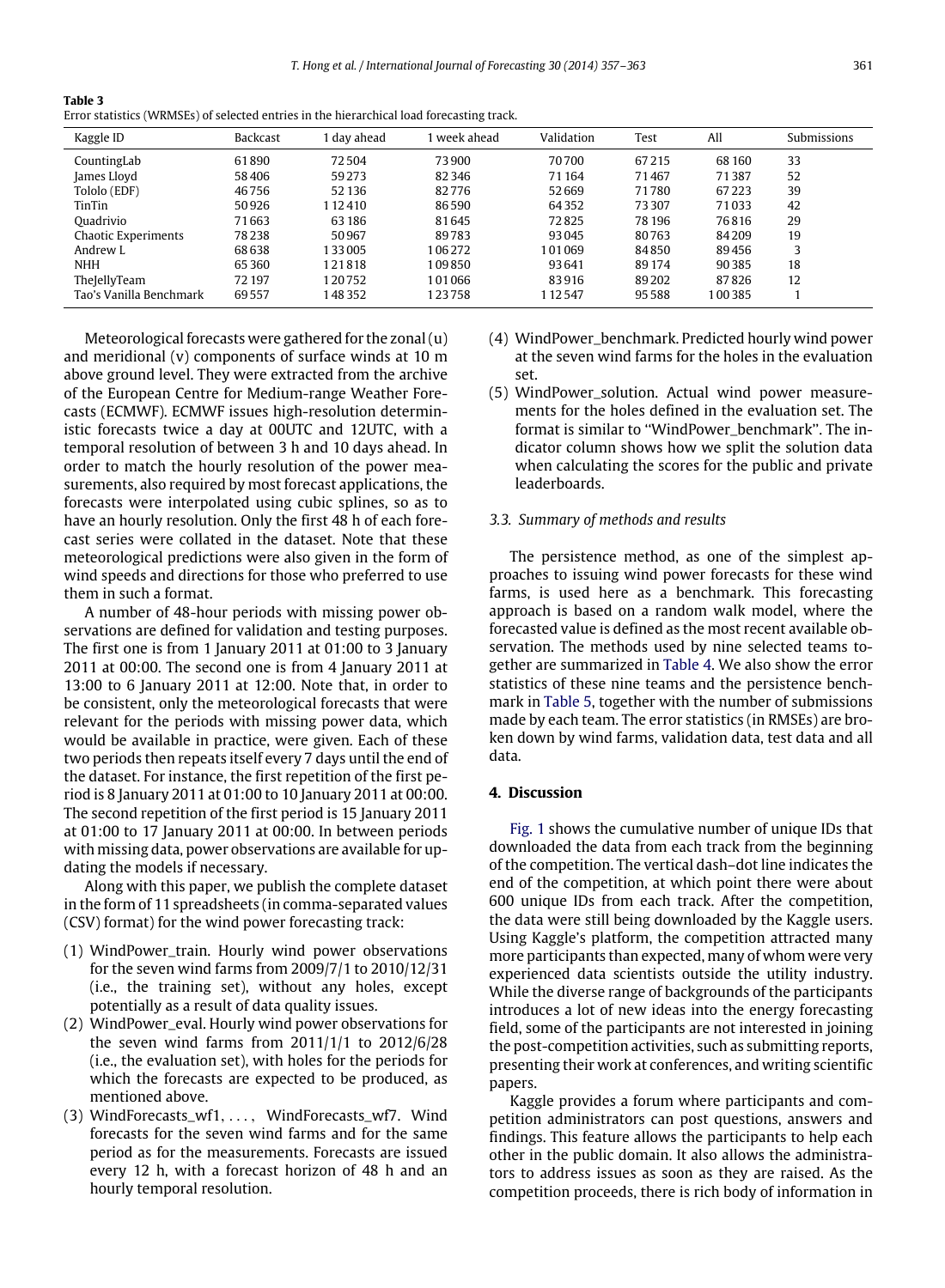#### <span id="page-5-0"></span>**Table 4**

Summary of methods used in the wind power forecasting track.

| Kaggle ID    | Technique                                                                                                                                                                                 | Data cleansing | Ensemble<br>forecasting |
|--------------|-------------------------------------------------------------------------------------------------------------------------------------------------------------------------------------------|----------------|-------------------------|
| Leustagos    | Linear combination of nine models (regression from meteorological<br>forecasts to power, inter-wind farm dependencies, autoregressive<br>components, with different model structures)     | No.            | Yes                     |
| DuckTile     | Data cleaning, and then local linear regression with wind forecasts, day and<br>time of the year as inputs                                                                                | Yes            | No.                     |
| MZ           | Linear models estimated with regularized least squares with radial basis<br>functions spanning the space of wind forecasts, and autoregressive features                                   | No.            | No.                     |
| Propeller    | Linear regression from wind forecasts to power measurements, then a<br>nonlinear correction with gradient boosting machines (with optimal inputs)<br>identified through cross-validation) | Yes            | No.                     |
| Duehee Lee   | Plain combination of a large number of neural networks (52) and Gaussian<br>process models (5), mapping all input data to power measurements                                              | No.            | Yes                     |
| MTU EE5260   | Linear regression and neural networks for the conversion of meteorological<br>forecasts to power                                                                                          | No.            | No.                     |
| SunWind      | Plain combination of a power curve model, an autoregressive model, a local<br>linear regression model, and a support vector machine model                                                 | No.            | Yes                     |
| ymzsmsd      | Sparse Bayesian learning with input measurements and forecasts from all<br>wind farms                                                                                                     | No.            | No.                     |
| 4138 Kalchas | Regularized kernel-based regression for the conversion of meteorological<br>forecasts to power                                                                                            | No             | No                      |
| Benchmark    | Persistence                                                                                                                                                                               | No             | No                      |

#### <span id="page-5-1"></span>**Table 5**

Error statistics (RMSEs) of selected entries in the wind power forecasting track.

| Kaggle ID                | WF1   | WF <sub>2</sub> | WF3   | WF4   | WF <sub>5</sub> | WF <sub>6</sub> | WF7   | Validation | Test  | All             | Submissions |
|--------------------------|-------|-----------------|-------|-------|-----------------|-----------------|-------|------------|-------|-----------------|-------------|
| Leustagos                | 0.145 | 0.138           | 0.168 | 0.144 | 0.158           | 0.133           | 0.140 | 0.146      | 0.146 | 146<br>$\Omega$ | 37          |
| DuckTile                 | 0.143 | 0.145           | 0.172 | 0.145 | 0.165           | 0.137           | 0.146 | 0.149      | 0.147 | 0.148           | 82          |
| MZ                       | 0.141 | 0.151           | 0.174 | 0.145 | 0.167           | 0.141           | 0.145 | 0.148      | 0.149 | 0.149           | 19          |
| Propeller                | 0.144 | 0.153           | 0.177 | 0.147 | 0.175           | 0.141           | 0.147 | 0.148      | 0.153 | 0.152           | 64          |
| Duehee Lee               | 0.157 | 0.144           | 0.176 | 0.160 | 0.169           | 0.154           | 0.148 | 0.155      | 0.155 | 0.155           | 10          |
| MTU EE5260 forecast team | 0.161 | 0.172           | 0.193 | 0.162 | 0.192           | 0.156           | 0.160 | 0.166      | 0.169 | 0.168           | 20          |
| SunWind                  | 0.174 | 0.177           | 0.193 | 0.176 | 0.179           | 0.157           | 0.162 | 0.173      | 0.171 | 0.172           | 26          |
| ymzsmsd                  | 0.163 | 0.186           | 0.200 | 0.164 | 0.192           | 0.162           | 0.167 | 0.173      | 0.174 | 0.174           | 24          |
| 4138 Kalchas             | 0.180 | 0.179           | 0.197 | 0.175 | 0.200           | 0.160           | 0.165 | 0.179      | 0.176 | 0.177           | 3           |
| Benchmark                | 0.302 | 0.338           | 0.373 | 0.364 | 0.388           | 0.341           | 0.361 | 0.361      | 0.353 | 0.355           |             |

<span id="page-5-2"></span>

Fig. 1. Number of unique users who downloaded competition data from the two tracks during the first 3 months.

the forum, which requires the new participants to review the old posts. Some participants, chiefly new Kaggle users, may not review the previous posts, which can lead to violations of some competition rules. In order to avoid similar situations in the future, we would recommend that competition administrators increase the participants' awareness of important posts in the forum discussion.

In the hierarchical load forecasting track, in order to maintain the load level of each zone, we gave the actual loads instead of standardized values, which opens the

possibility that some participants may be able to guess the location of the utility, and use external information to win the competition. To avoid this situation, we required the teams to submit reports and codes, which were then evaluated by the award committee of GEFCom2012. Ultimately, two teams were disqualified due to their use of actual temperature data in the forecasted week. In the wind power forecasting track, the data were standardized, so that the participants could not find the solution by guessing where the wind farms are.